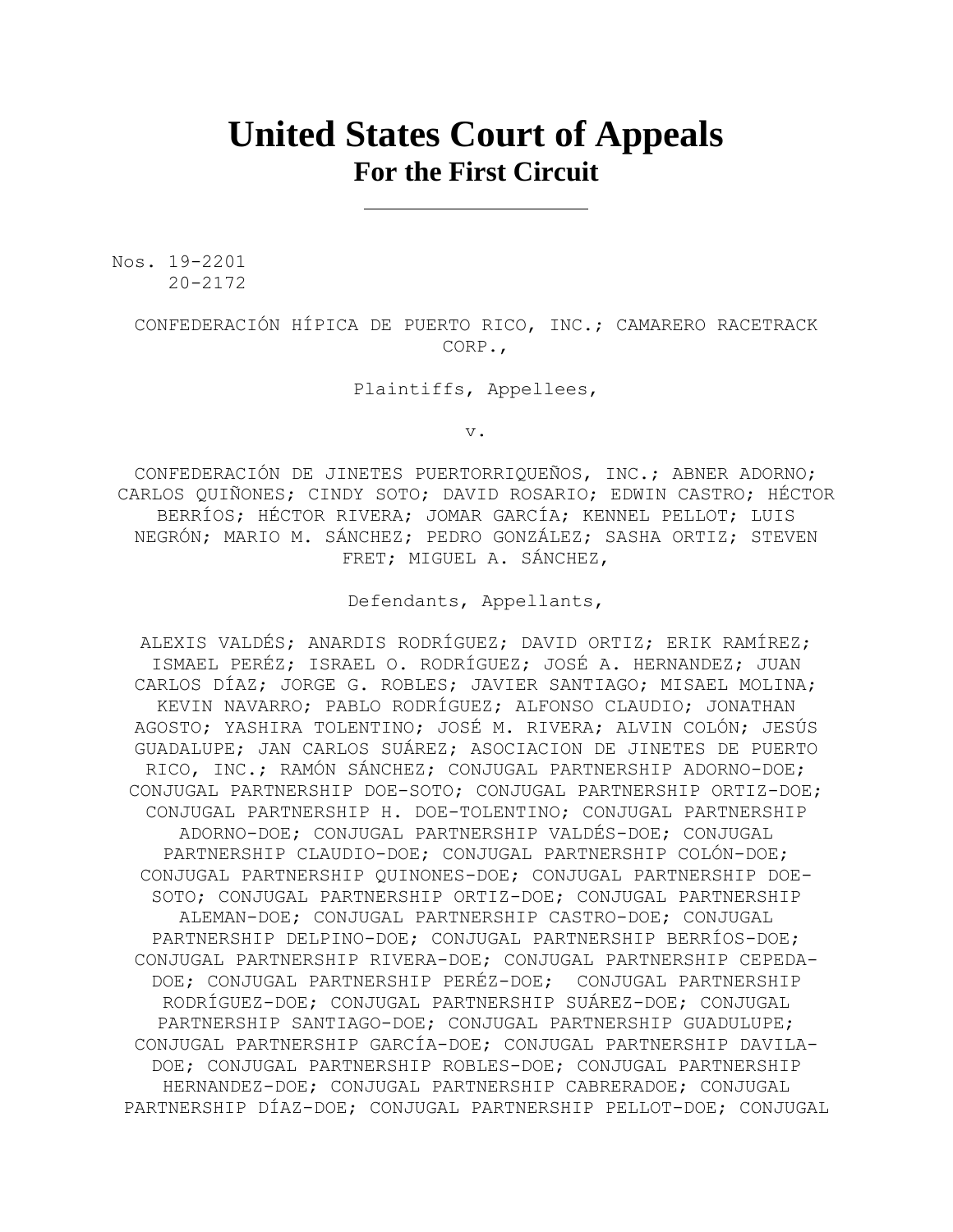PARTNERSHIP NAVARRO-DOE; CONJUGAL PARTNERSHIP NEGRÓN-DOE; CONJUGAL PARTNERSHIP SÁNCHEZ-DOE; CONJUGAL PARTNERSHIP SÁNCHEZ-DOE 30; CONJUGAL PARTNERSHIP MOLINA-DOE; CONJUGAL PARTNERSHIP RODRÍGUEZ-DOE 24; CONJUGAL PARTNERSHIP GONZÁLEZ-DOE; CONJUGAL PARTNERSHIP SÁNCHEZ-DOE 29; CONJUGAL PARTNERSHIP ORTIZ-DOE 26; CONJUGAL PARTNERSHIP FRET-DOE; CONJUGAL PARTNERSHIP DOE-TOLENTINO; JANE DOES; JANE DOES 2-4; 6-35 JOHN DOES 1-2,

Defendants.

APPEALS FROM THE UNITED STATES DISTRICT COURT FOR THE DISTRICT OF PUERTO RICO

[Hon. Daniel R. Domínguez, U.S. District Judge]

Before

Lynch and Kayatta, Circuit Judges, and Woodlock,\* District Judge.

Axel A. Vizcarra-Pellot and Peter J. Porrata, with whom the Law Offices of Peter John Poratta was on brief, for appellants.

Manuel Porro-Vizcarra and Roberto Lefranc Morales, with whom Luz Yanix Vargas-Perez and Martínez-Álvarez Menéndez Cortada & Lefranc Romero, PSC were on brief, for appellees.

April 4, 2022

Of the District of Massachusetts, sitting by designation.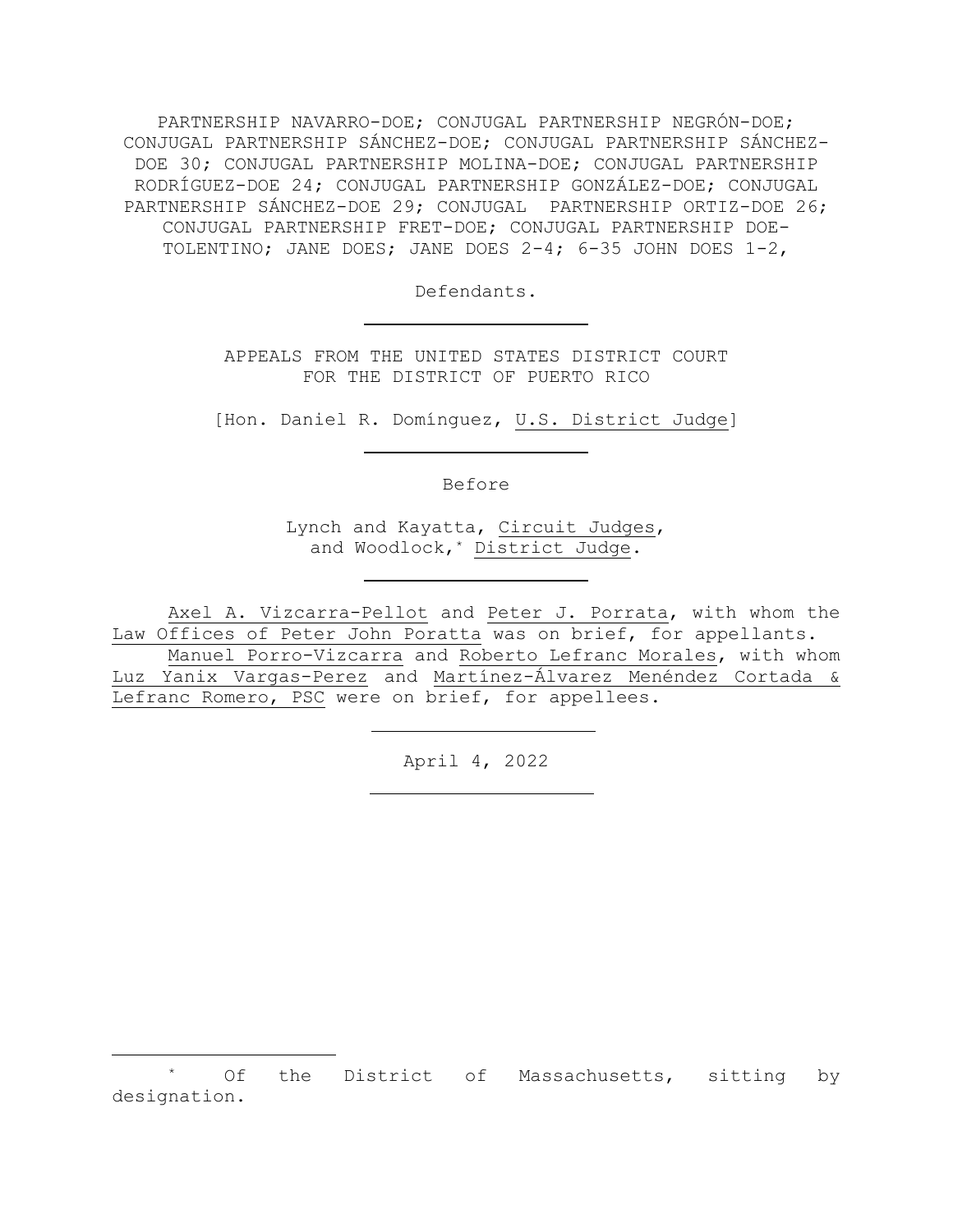**LYNCH**, **Circuit Judge**. The Sherman Antitrust Act usually forbids would-be competitors from staging a group boycott. 15 U.S.C. § 1; see Nw. Wholesale Stationers, Inc. v. Pac. Stationery & Printing Co., 472 U.S. 284, 290 (1985). Federal statutes and controlling Supreme Court case law create an exemption for certain conduct, commonly called the labor-dispute exemption. See 15 U.S.C. § 17; 29 U.S.C. §§ 52, 101, 104, 105, 113.

In this action, brought by an association of horse owners ("Hípica") and the owner of a racetrack ("Camerero") against a group of jockeys who demanded higher wages and refused to race, the district court erroneously determined that the labor-dispute exemption does not apply. The district court preliminarily and permanently enjoined the work stoppage, awarded summary judgment against the jockeys, their spouses and conjugal partnerships, and an association representing them ("Jinetes"), and imposed \$1,190,685 in damages. Confederación Hípica de Puerto Rico v. Confederación de Jinetes Puertorriqueños, Inc., 419 F. Supp. 3d 305, 311, 313 (D.P.R. 2019); Confederación Hípica De Puerto Rico, Inc. v. Confederación De Jinetes Puertorriqueños, Inc., 296 F. Supp. 3d 416, 421, 423-26 (D.P.R. 2017).

We reverse the district court's entry of summary judgment against the jockeys and direct, on remand, dismissal of the case. We also vacate sanctions that the district court imposed against the defendants.

-3-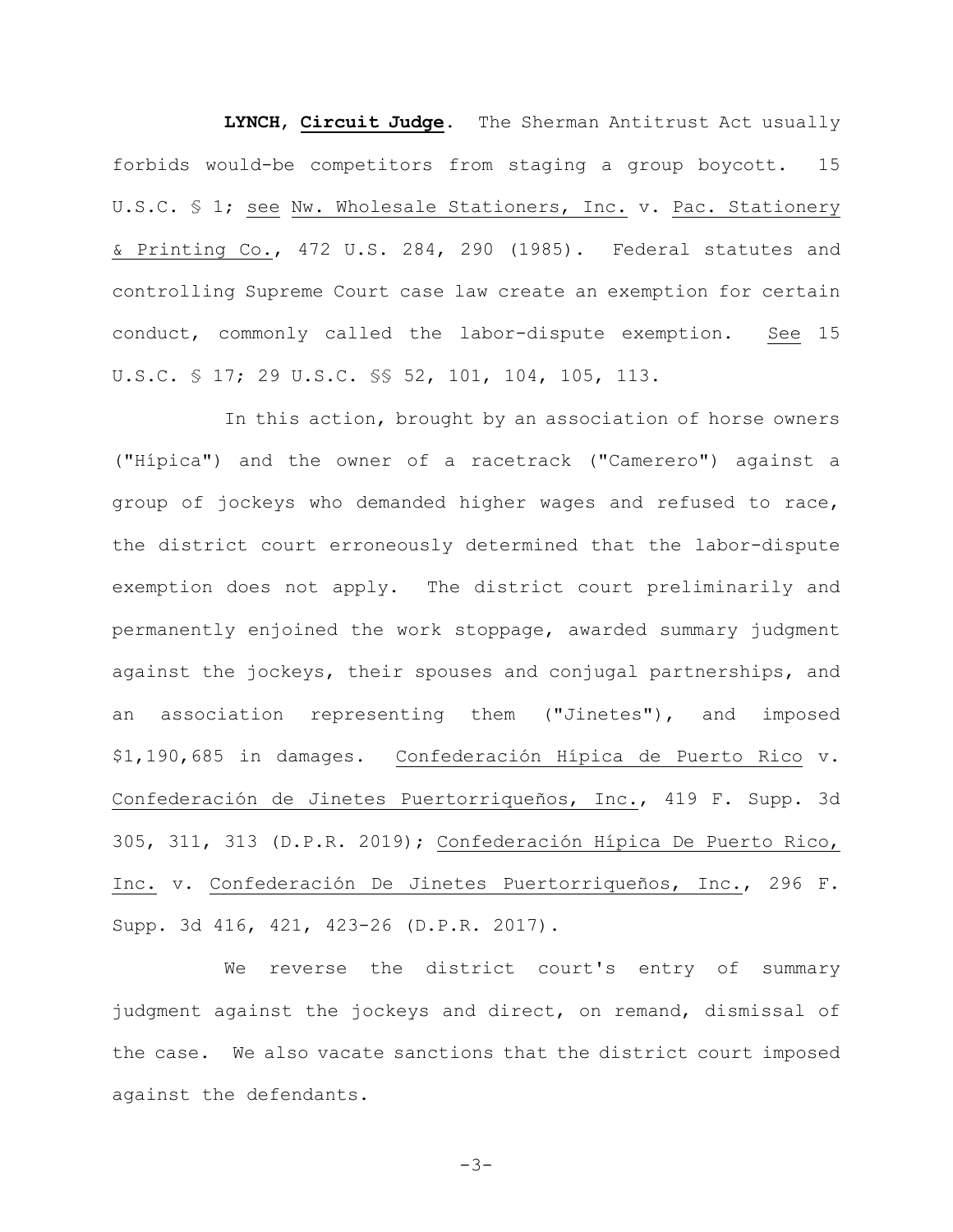We briefly recount the background to this dispute.

Puerto Rico is home to one horse-racing track, the Hipódromo Camarero in Canóvanas, which is operated by plaintiff Camarero. Horse owners hire jockeys on a race-by-race basis. Since 1989, the jockeys have been paid a \$20 mount fee for each race they participate in. The fortunate jockeys who finish in the top five positions in each race share in the "purse" -- the prize money for the top five horses. A Puerto Rico government agency, established in its current form in 1987, regulates the sport. See P.R. Laws Ann. tit. 15, § 198e. It embodied the compensation structure we have described in regulations in 1989. See Confederación Hípica de Puerto Rico, No. JH-88-12 (P.R. Admin. of the Racing Sport & Indus. Racing Bd. Mar. 28, 1989).

The jockeys have long chafed at their employment conditions. They object to the mount fee, which is about onefifth what jockeys receive in the mainland United States. They also complain about pre-race weigh-in procedures and about the conduct of racing officials.

In early June 2016, those long-simmering grievances boiled over. On June 10, several jockeys delayed the start of a race to demand that racing officials discuss the weigh-in procedures. As a result of that delay, the officials fined those jockeys. The jockeys responded through a pair of associations:

**I.**

 $-4-$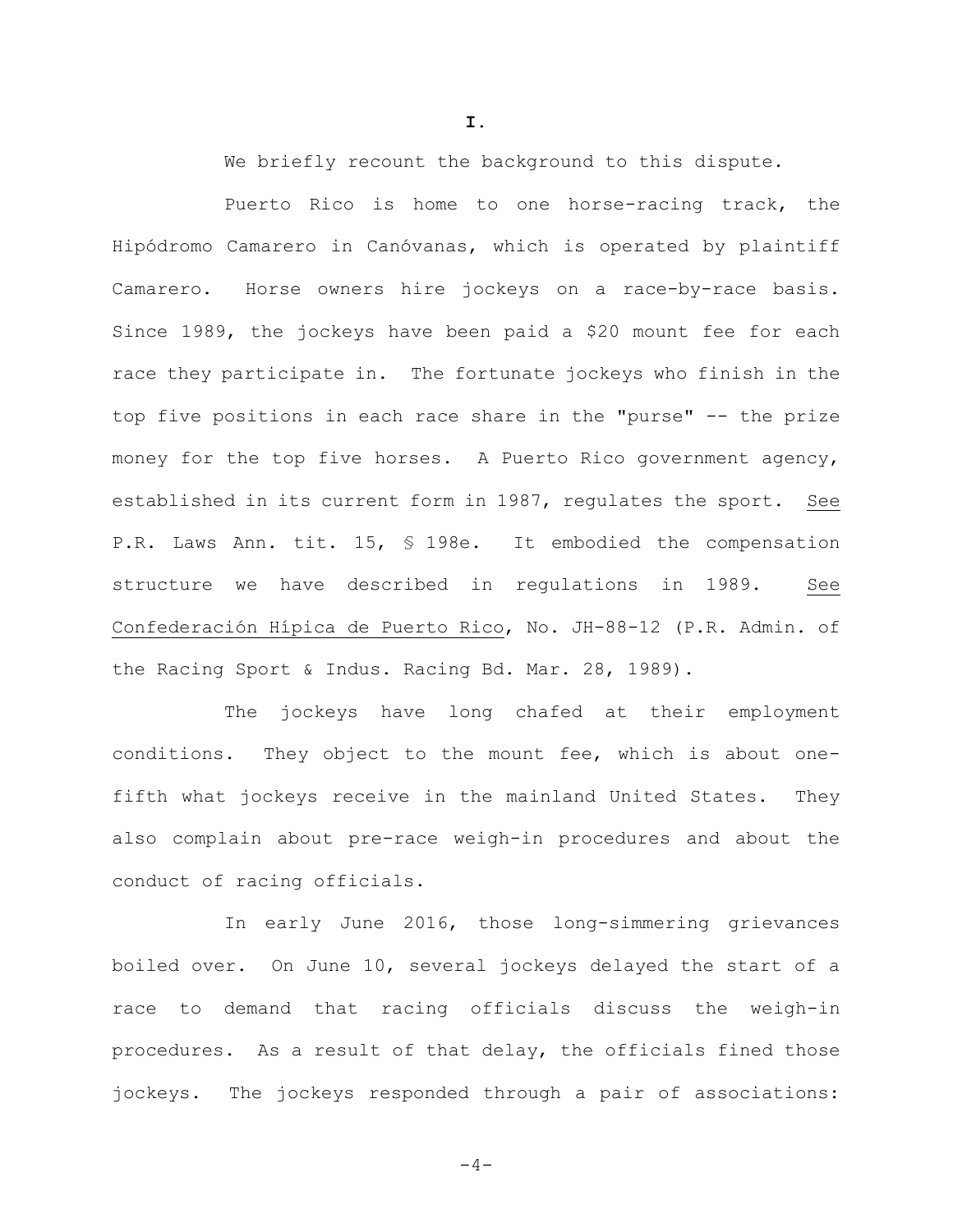defendant Jinetes and a second smaller group ("AJP"). On behalf of dozens of jockeys, the associations disputed the fines and objected to jockey compensation. The associations then attempted to negotiate employment conditions with plaintiff Hípica, the representative of the horse owners. Those negotiations resolved none of the issues, and the racing regulators declined the jockeys' request to mediate.

After negotiations failed, in pursuit of their demands for increased compensation, thirty-seven jockeys refused to race for three days. Jinetes claimed credit for organizing the work stoppage. As no jockeys had registered to ride on June 30, July 1, and July 2, 2016, Camerero canceled the races scheduled for those days.

Hípica and Camerero sued the jockeys, their spouses and conjugal partnerships, and Jinetes, alleging that the defendants engaged in a group boycott in violation of federal antitrust law.<sup>1</sup> See 15 U.S.C. § 1. The defendants counterclaimed, alleging that the plaintiffs violated federal civil rights and antitrust law. See id.; 42 U.S.C. §§ 1981, 1983.

The plaintiffs sought and the district court granted a temporary restraining order on July 1 to direct the jockeys back

-5-

<sup>1</sup> The plaintiffs also sued AJP, which represented a handful of jockeys. AJP settled and is not a party to this appeal.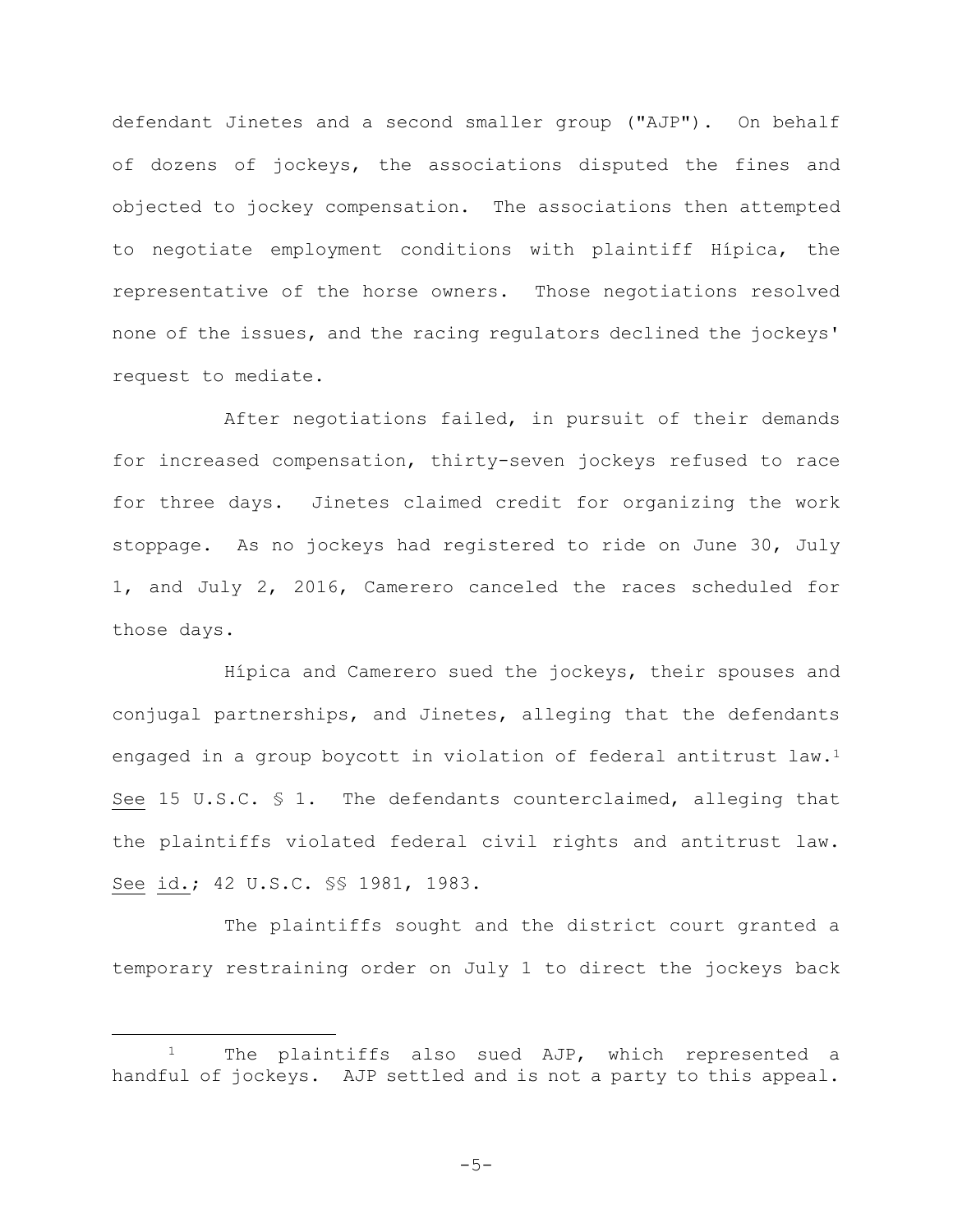to work.<sup>2</sup> Although the order came too late to restore the July 2 racing calendar, the jockeys otherwise complied. The district court then held an extended preliminary and permanent injunction hearing. On the first day of the hearing, the district court sanctioned Jinetes, requiring the association to pay some of the plaintiffs' attorney's fees because it concluded sua sponte that defense counsel failed to meet and confer with plaintiffs' counsel as ordered. After the hearing, the district court granted a preliminary and permanent injunction, holding that the jockeys are independent contractors, that they had acted in concert to restrain trade, and that they could not benefit from the labor-dispute exemption because of their independent-contractor status. The district court reasoned that a 1979 decision of this court, San Juan Racing Ass'n, Inc. v. Asociacion de Jinetes de Puerto Rico, 590 F.2d 31 (1st Cir. 1979), controlled its determination.

Proceeding to the damages stage, the district court granted summary judgment to the plaintiffs. After trebling the plaintiffs' losses, it awarded \$602,466 in damages to Camarero and \$588,219 in damages to Hípica. The defendants appealed.

<sup>&</sup>lt;sup>2</sup> This appeal does not concern the propriety of the scope of the injunctions. But see Authenticom, Inc. v. CDK Glob., LLC, 874 F.3d 1019, 1026 (7th Cir. 2017) ("The proper remedy for a section 1 violation based on an agreement to restrain trade is to set the offending agreement aside."). Our opinion should not be read to endorse the scope of the relief the district court ordered.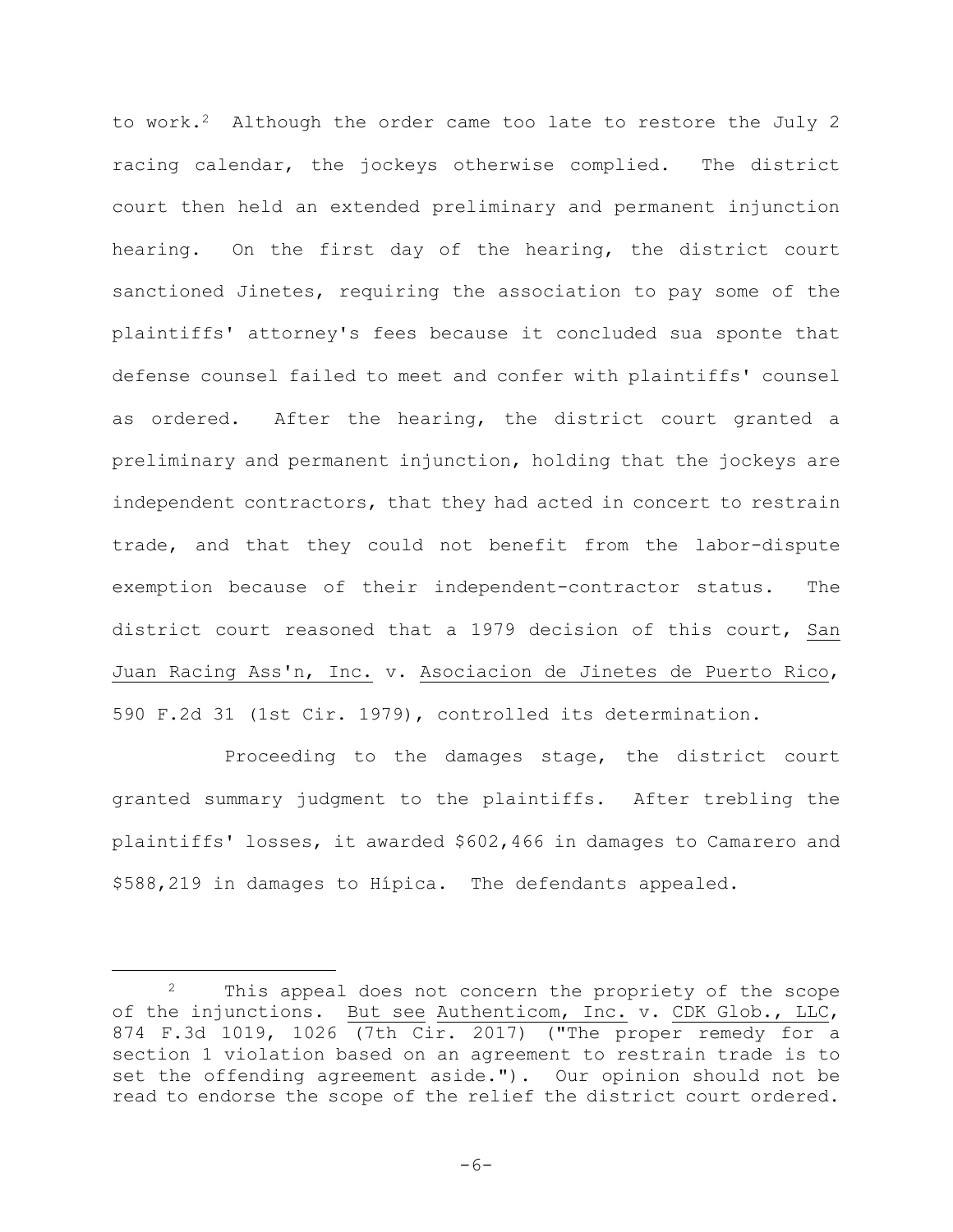The defendants also moved to reconsider the judgment. They contended that the plaintiffs failed to join indispensable parties because they had never actually served the jockeys' wives and conjugal partnerships. The district court denied the motion, and the plaintiffs separately appealed from that denial.

## **II.**

We start our analysis with the antitrust issues.

As this dispute turns on a question of law, we review de novo both the district court's grant of summary judgment and its issuance of the injunction. Spectrum Ne., LLC v. Frey, 22 F.4th 287, 291 (1st Cir. 2022) (citing Lawless v. Steward Health Care Sys., LLC, 894 F.3d 9, 21 (1st Cir. 2018)).

"[T]here is an inherent tension between national antitrust policy, which seeks to maximize competition, and national labor policy, which encourages cooperation among workers to improve the conditions of employment." H. A. Artists & Assocs., Inc. v. Actors' Equity Ass'n, 451 U.S. 704, 713 (1981). Most of the time, antitrust law forbids would-be competitors from colluding to increase prices. When the price is a laborer's wage, however, a different set of rules apply. That must be so, lest antitrust law waylay ordinary collective bargaining. See Brown v. Pro Football, Inc., 518 U.S. 231, 236-37 (1996). Thus a pair of exemptions -- one statutory and one nonstatutory -- shield

-7-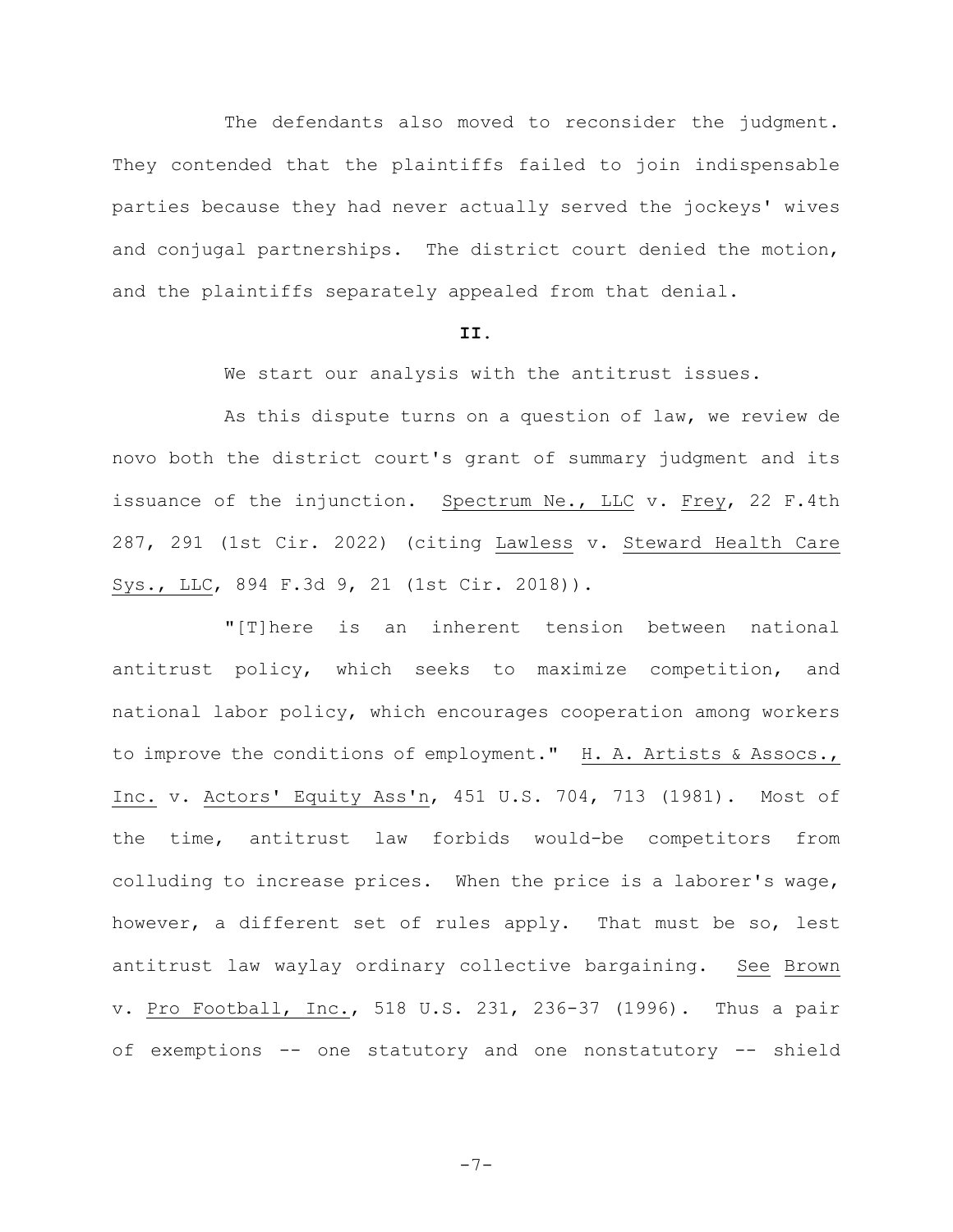legitimate labor conduct from antitrust scrutiny. We deal here with the statutory exemption.

The statutory labor-dispute exemption flows from both the Clayton Act and the Norris-LaGuardia Act. H.A. Artists & Assocs., 451 U.S. at 706 n.2 (citing 15 U.S.C. § 17 and 29 U.S.C. §§ 52, 104, 105, 113). Through those two statutes, Congress exempted labor disputes from antitrust law. See Milk Wagon Drivers' Union, Loc. No. 753 v. Lake Valley Farm Prods., 311 U.S. 91, 101-03 (1940); Apex Hosiery Co. v. Leader, 310 U.S. 469, 503 (1940).

The Clayton Act declares that "[t]he labor of a human being is not a commodity or article of commerce," subject to antitrust law. 15 U.S.C. § 17. To implement that policy, the Norris-LaGuardia Act provides that "persons participating or interested in [a labor dispute]" may engage in an enumerated set of acts -- including entering agreement to "refus[e] to perform work" -- without falling afoul of the Sherman Act's prohibition on "engag[ing] in an unlawful combination or conspiracy." 29 U.S.C. §§ 104, 105; see Apex Hosiery Co., 310 U.S. at 503. The Norris-LaGuardia Act defines a "labor dispute" by specifically providing that:

> (a) A case shall be held to involve or to grow out of a labor dispute when the case involves persons who are engaged in the same industry, trade, craft, or occupation; or have direct or indirect interests therein . . . when the case

$$
-8-
$$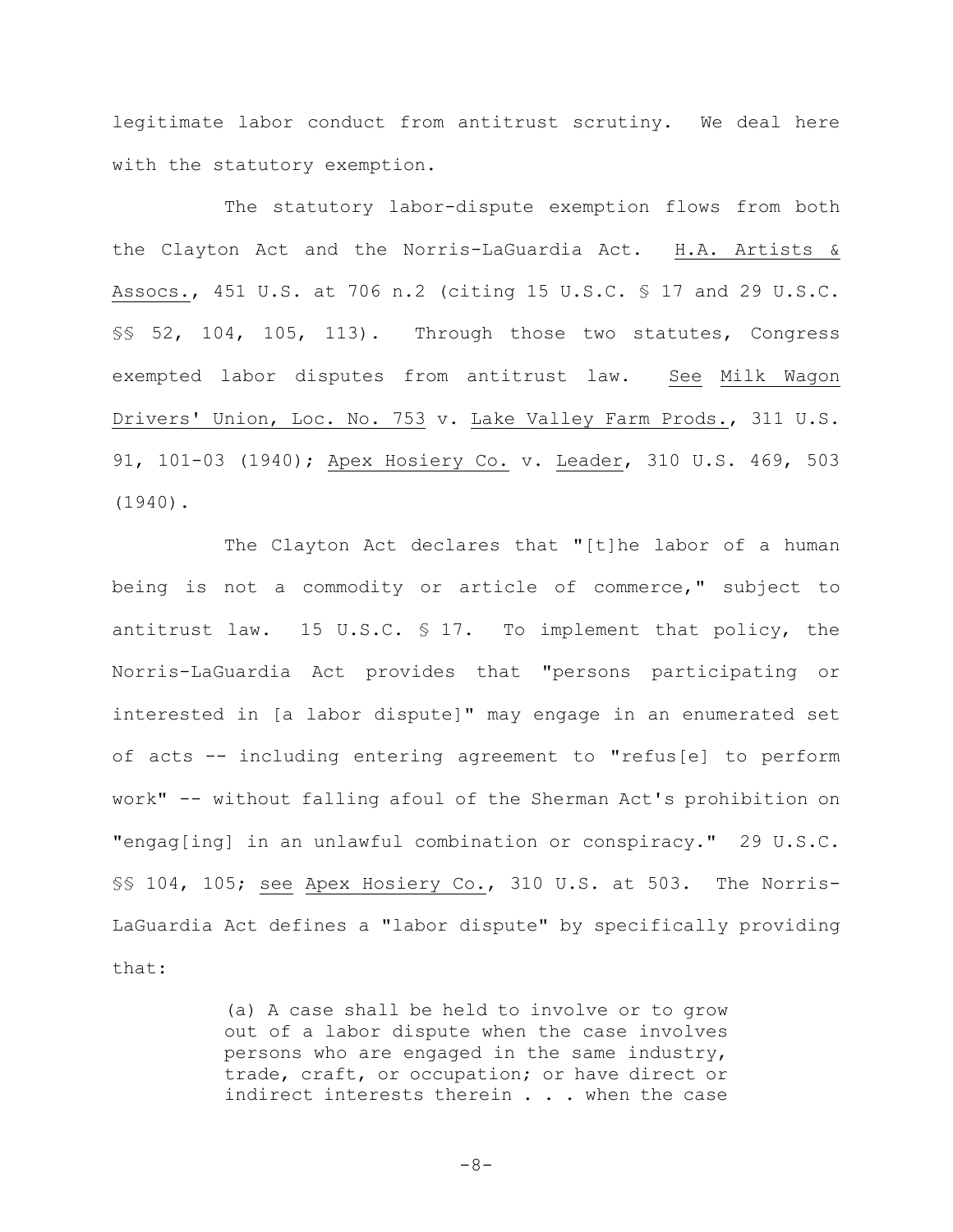involves any conflicting or competing interests in a "labor dispute" . . . of "persons participating or interested" therein . . . .

(b) A person or association shall be held to be a person participating or interested in a labor dispute if relief is sought against him or it, and if he or it is engaged in the same industry . . . in which such dispute occurs, or has a direct or indirect interest therein, or is a member, officer, or agent of any association composed in whole or in part of employers or employees engaged in such industry . . . .

(c) The term "labor dispute" includes any controversy concerning terms or conditions of employment, or concerning the association or representation of persons in negotiating, fixing, maintaining, changing, or seeking to arrange terms or conditions of employment, regardless of whether or not the disputants stand in the proximate relation of employer and employee.

29 U.S.C. § 113.

The Supreme Court has explained that the statutory exemption applies when four conditions are met. See J. Bauer, et al., Kintner's Federal Antitrust Law § 72.3 (2021 update). First, the conduct must be undertaken by a "bona fide labor organization." H.A. Artists & Assocs., 451 U.S. at 717 n.20. Second, the conduct must actually arise from a labor dispute, as defined under the Norris-LaGuardia Act. 29 U.S.C. § 113. Once those two prerequisites are satisfied, we apply a further "two-prong test": the organization must "act[] in its self-interest and . . . not combine with non-labor groups." See Am. Steel Erectors, Inc. v.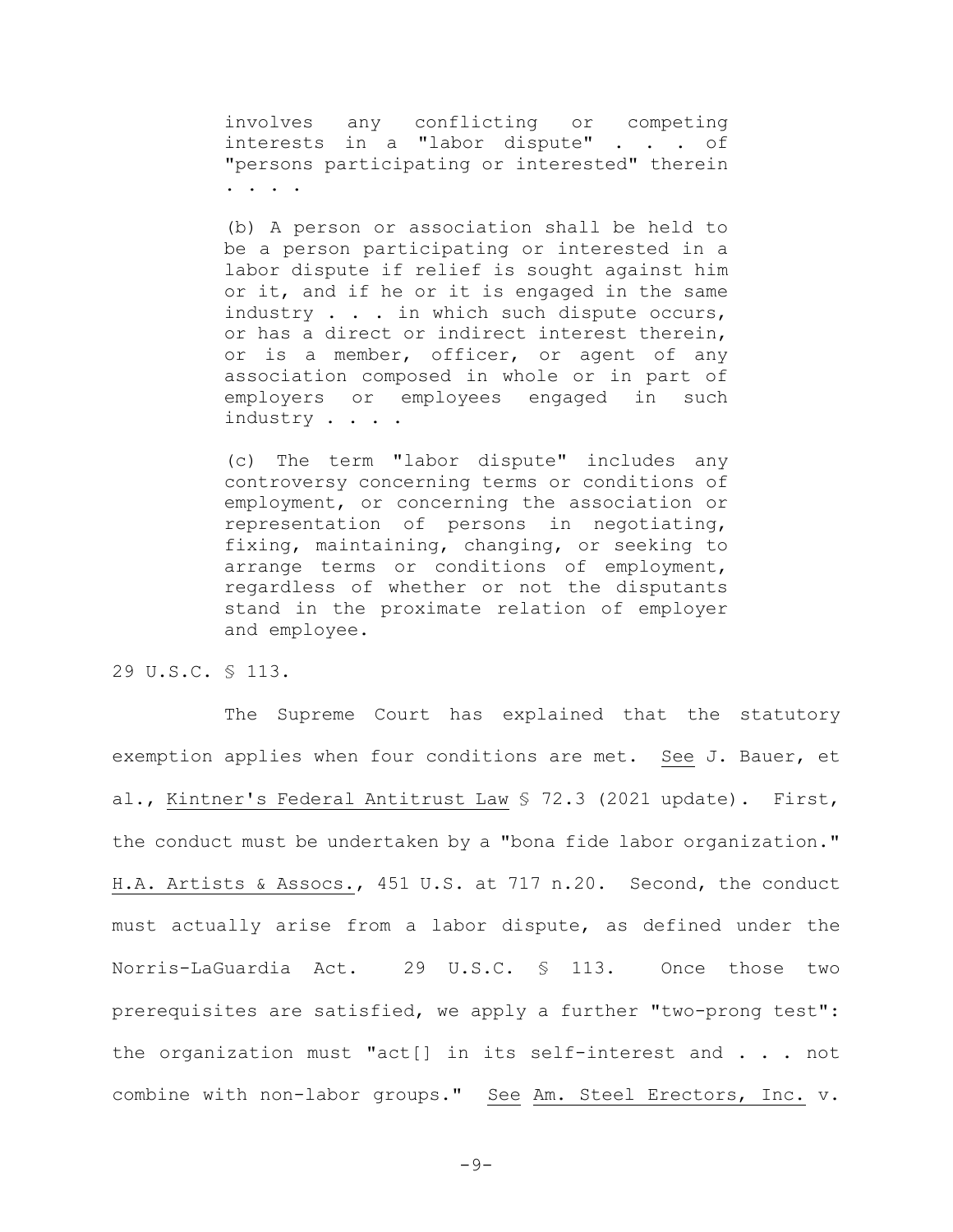Loc. Union No. 7, Int'l Ass'n of Bridge, Structural, Ornamental & Reinforcing Iron Workers, 536 F.3d 68, 76 (1st Cir. 2008) (quoting United States v. Hutcheson, 312 U.S. 291, 232 (1941)). To summarize, then, the statutory labor-dispute exemption applies to conduct arising (1) out of the actions of a labor organization and undertaken (2) during a labor dispute, (3) unilaterally, and (4) out of the self-interest of the labor organization. See H.A. Artists & Assocs., 451 U.S. at 714-15; see also Bauer, supra § 72.3.

We discuss the elements of the exemption in turn. First, a labor organization is a "bona fide" group representing laborers. H.A. Artists & Assocs., 451 U.S. at 717 n.20. It need not be formally recognized as a union. See NLRB v. Wash. Aluminum Co., 370 U.S. 9, 14-15 (1962). Second, a labor dispute broadly encompasses "any controversy concerning terms or conditions of employment." See Jacksonville Bulk Terminals, Inc. v. Int'l Longshoremen's Ass'n, 457 U.S. 702, 709-12 (1982) (quoting 29 U.S.C.  $\{$  113(c)). Third, a labor group acts unilaterally unless it coordinates with a nonlabor group. Hutcheson, 312 U.S. at 232; see also Bauer, supra § 72.6. And fourth, a labor organization acts in its self-interest when its activities "bear a reasonable relationship to a legitimate union interest." Am. Steel Erectors, 533 F.3d at 76 (quoting Allied Int'l, Inc. v. Int'l Longshoremen's Ass'n, 640 F.2d 1368, 1379 (1st Cir. 1981)); see Am. Fed'n of

 $-10-$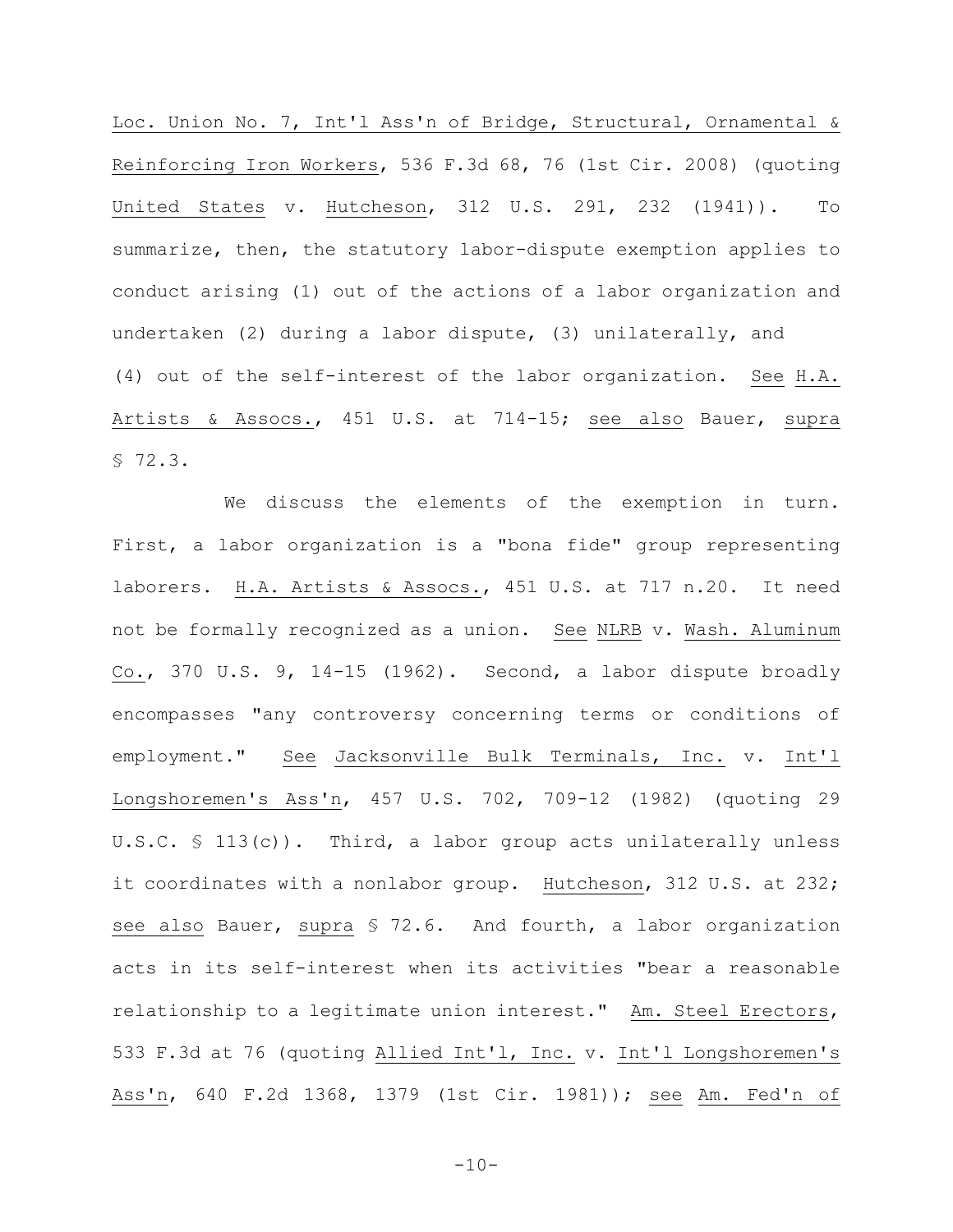Musicians v. Carroll, 391 U.S. 99, 110–13 (1968); see also Bauer, supra § 72.5.

We apply the statutory framework, emphasizing the first two elements, as the second pair are not seriously disputed here. We conclude that the jockeys' action fell within the labor-dispute exemption. Jinetes, which advocates for the jockeys' terms of employment, is a labor organization. The defendants sought higher wages and safer working conditions, making this a core labor dispute. See Loc. Union No. 189, Amalgamated Meat Cutters v. Jewel Tea Co., 381 U.S. 676, 689 (1965). The plaintiffs make no assertion that the defendants coordinated with any nonlabor group. And the defendants acted to serve their own economic interests. Because the dispute meets the statutory criteria, the labordispute exemption applies.

The district court erred when it concluded that the jockeys' alleged independent-contractor status categorically meant they were ineligible for the exemption. We express no opinion on whether the jockeys are independent contractors, because, by the express text of the Norris-LaGuardia Act, a labor dispute may exist "regardless of whether or not the disputants stand in the proximate relation of employer and employee." 29 U.S.C. § 113(c). The Court interpreted that provision in New Negro Alliance v. Sanitary Grocery Co., 303 U.S. 552 (1938). There, a community association encouraged a boycott of a grocery store in protest of the store's

-11-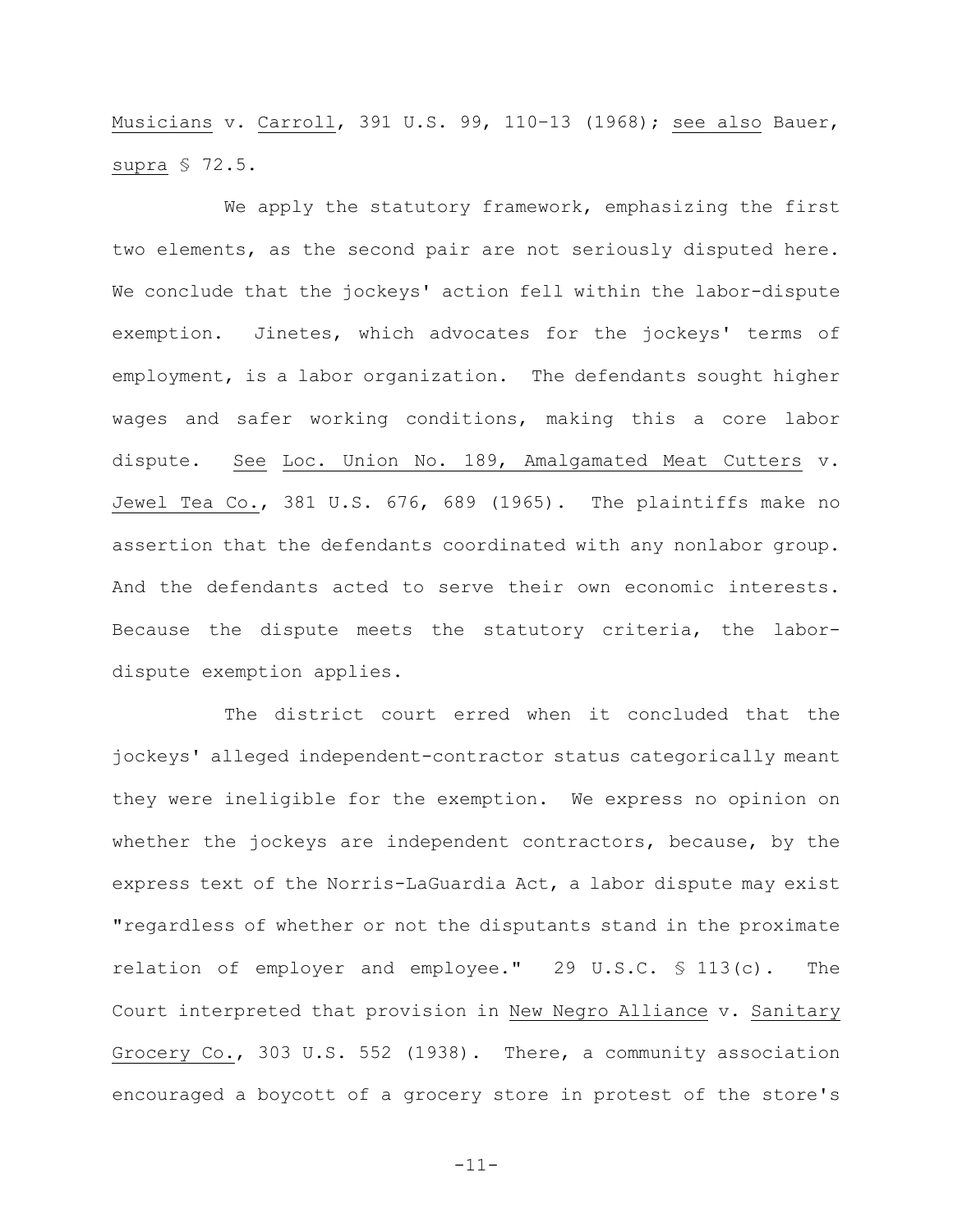refusal to hire black employees. Id. at 559. The Supreme Court held that the association's conduct fell within the labor-dispute exemption because the association sought to influence the store's terms of employment. Id. at 559-60; see also Columbia River Packers Ass'n v. Hinton, 315 U.S. 143, 146 (1942). It explained that the text of the Norris-LaGuardia Act was "intended to embrace controversies other than those between employers and employees; between labor unions seeking to represent employees and employers; and between persons seeking employment and employers." New Negro All., 303 U.S. at 560-61. New Negro Alliance thus precludes an interpretation of the exemption limited to employees alone. See also Am. Fed'n of Musicians, 391 U.S. at 111-14; H.A. Artists & Assocs., 451 U.S. at 718, 721-22.

The key question is not whether the jockeys are independent contractors or laborers but whether what is at issue is compensation for their labor. We draw that principle from Columbia River Packers Ass'n v. Hinton, 315 U.S. 143 (1942). In that case, a group of fishermen tried to force exclusive contracts on the canneries to which they sold fish. Id. at 145. Relying on the fact that the fishermen were "independent entrepreneurs," the Supreme Court held that the labor-dispute exemption did not apply. Id. at 144-45, 147. Instead, it explained that the dispute "is altogether between fish sellers and fish buyers" and "relat[es] solely to the sale of fish," without implicating "wages

-12-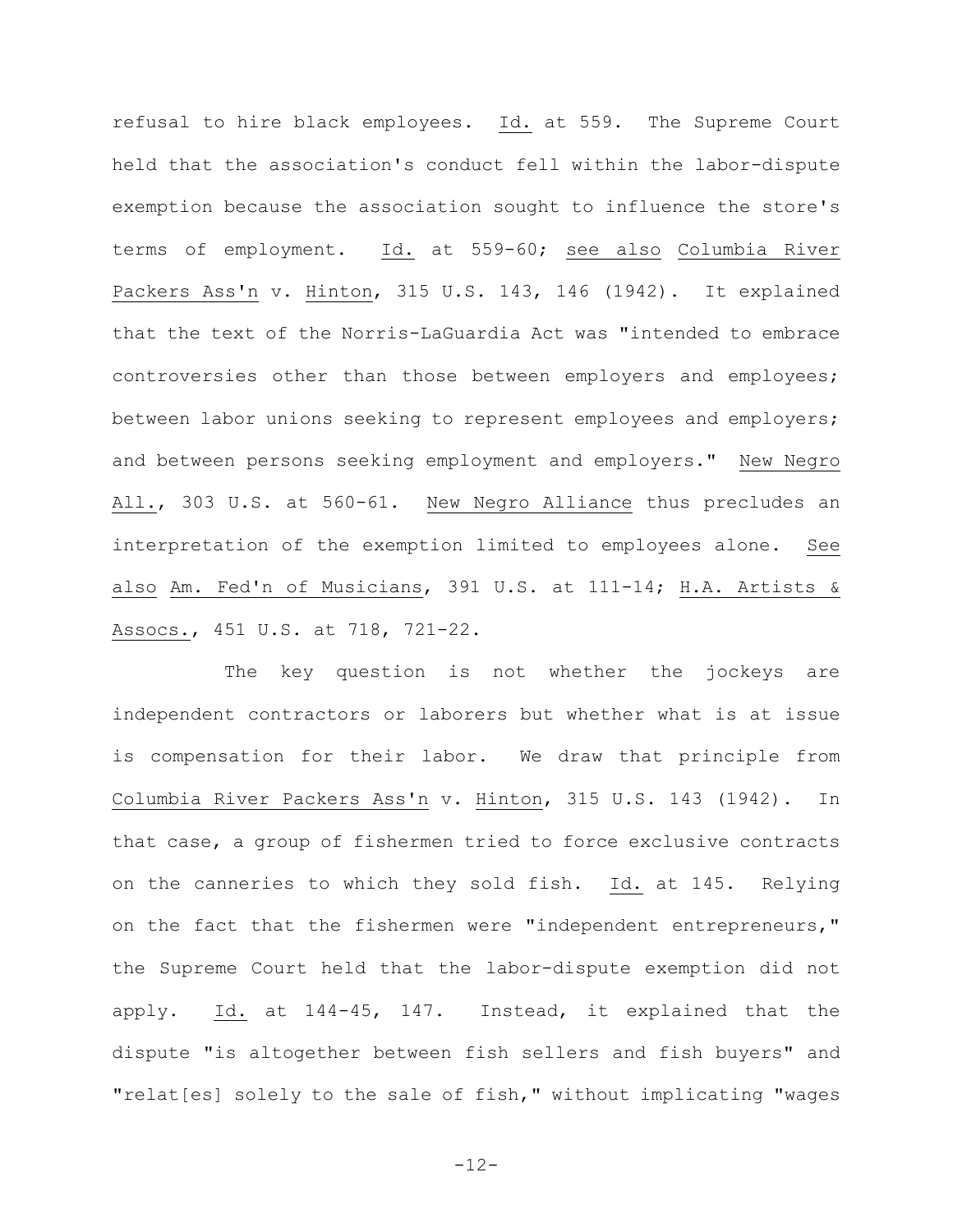or hours or other terms and conditions of employment." Id. at 147. From Columbia River Packers, thus, comes a critical distinction in applying the labor-dispute exemption: disputes about wages for labor fall within the exemption but those over prices for goods do not. See Allen Bradley Co. v. Loc. Union No. 3, Int'l Bhd. of Elec. Workers, 325 U.S. 797, 807 n.12 (1945) ("We do not have here, as we did in [Columbia River Packers], a dispute between groups of business men revolving solely around the price at which one group would sell commodities to another group. On the contrary, Local No. 3 is a labor union and its spur to action related to wages and working conditions."). Whether or not the jockeys are independent contractors does not by itself determine whether this dispute is within the labor-dispute exemption.

Nor, contrary to the district court's reasoning, does this court's decision in San Juan Racing mandate a different outcome. In that case, a previous generation of jockeys went on strike to seek higher wages from a previous owner of the Hipódromo. 590 F.2d at 32. The district court entered a preliminary injunction, and we found no abuse of discretion in its conclusion that the plaintiffs were likely to succeed on the merits. Id. at 33; see Am. Eutectic Welding Alloys Sales Co. v. Rodriguez, 480 F.2d 223, 226 (1st Cir. 1973) (orders granting preliminary injunctions are reviewed for abuse of discretion). We held that the "sparse" record supported the district court's preliminary

-13-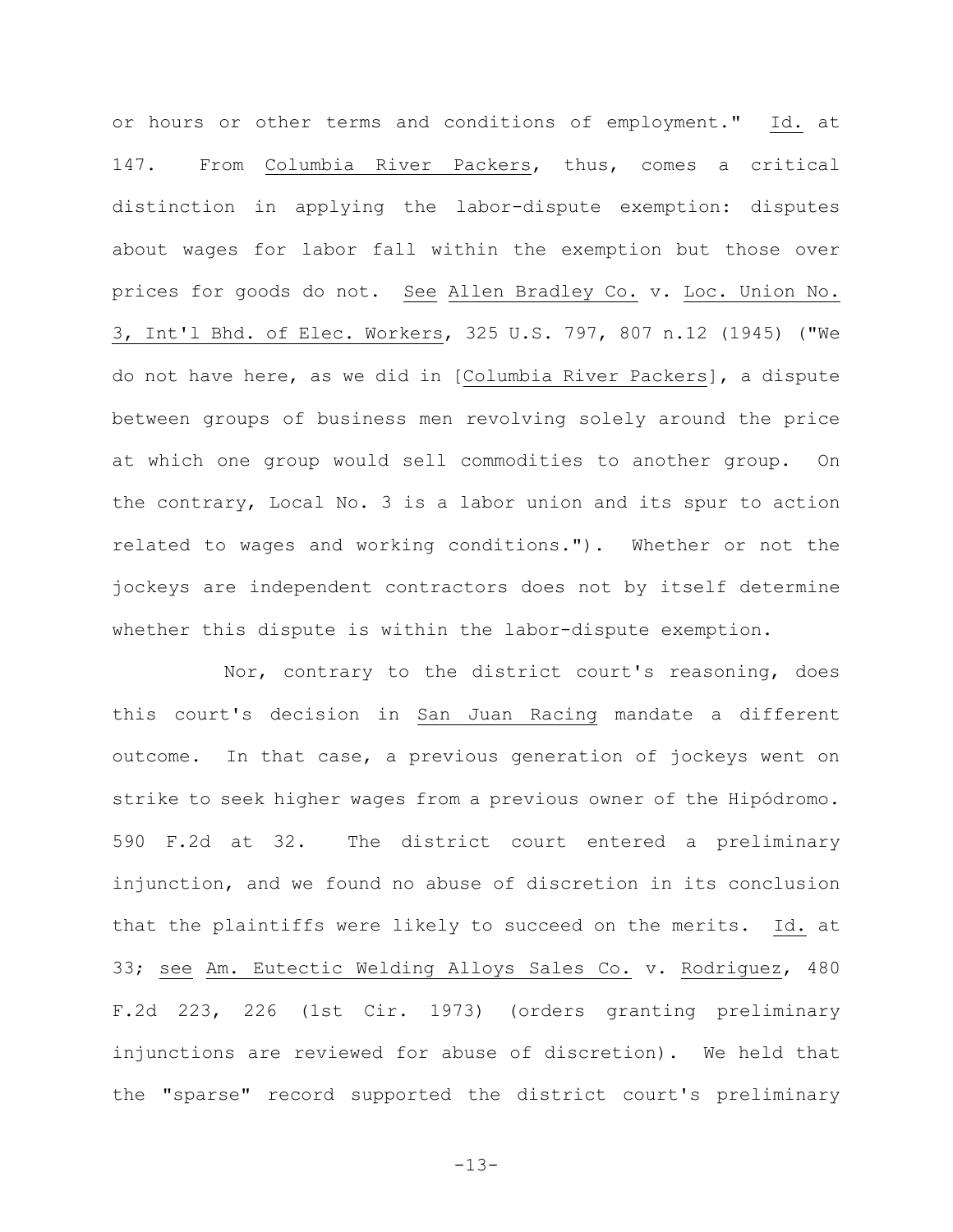conclusion that the jockeys' "collective refusal to deal with plaintiff until their fees were increased constituted an illegal effort to control prices through concerted action." San Juan Racing, 590 F.2d at 32. The issue of concern in this case -- the labor-dispute exemption -- was expressly not considered by the San Juan Racing court.<sup>3</sup> Id. A decision cannot create a precedent on an issue unless the issue was actually decided. Gately v. Massachusetts, 2 F.3d 1221, 1228 (1st Cir. 1993). Thus, San Juan Racing does not preclude the jockeys from availing themselves of the labor-dispute exemption.

We also reject the plaintiffs' contention that the labor-dispute exemption does not apply because, in their view, it is the Puerto Rico government that controls the jockeys' wages. The argument fails both factually and legally.

The record shows that the plaintiffs have considerable influence with regulators and have direct ability to affect the

<sup>&</sup>lt;sup>3</sup> In dicta, San Juan Racing referred to Taylor v. Loc. No. 7, Int'l Union of Journeymen Horseshoers, 353 F.2d 593 (4th Cir. 1965) (en banc). Assuming, for present purposes, that Taylor was decided correctly, the circumstances were materially different from this case. In Taylor, the Fourth Circuit, noting the defendants were independent contractors, held that a group of farriers was not entitled to use the labor dispute exemption to protect their strike in favor of higher rates. Id. at 602-06. Unlike the jockeys, however, and like the fishermen in Columbia River Packers, the farriers provided not just labor but also a product -- horseshoes -- to their customers. Id. at 607 (Sobeloff, J., dissenting). We do not interpret Taylor to apply to a laboronly case, such as we have here.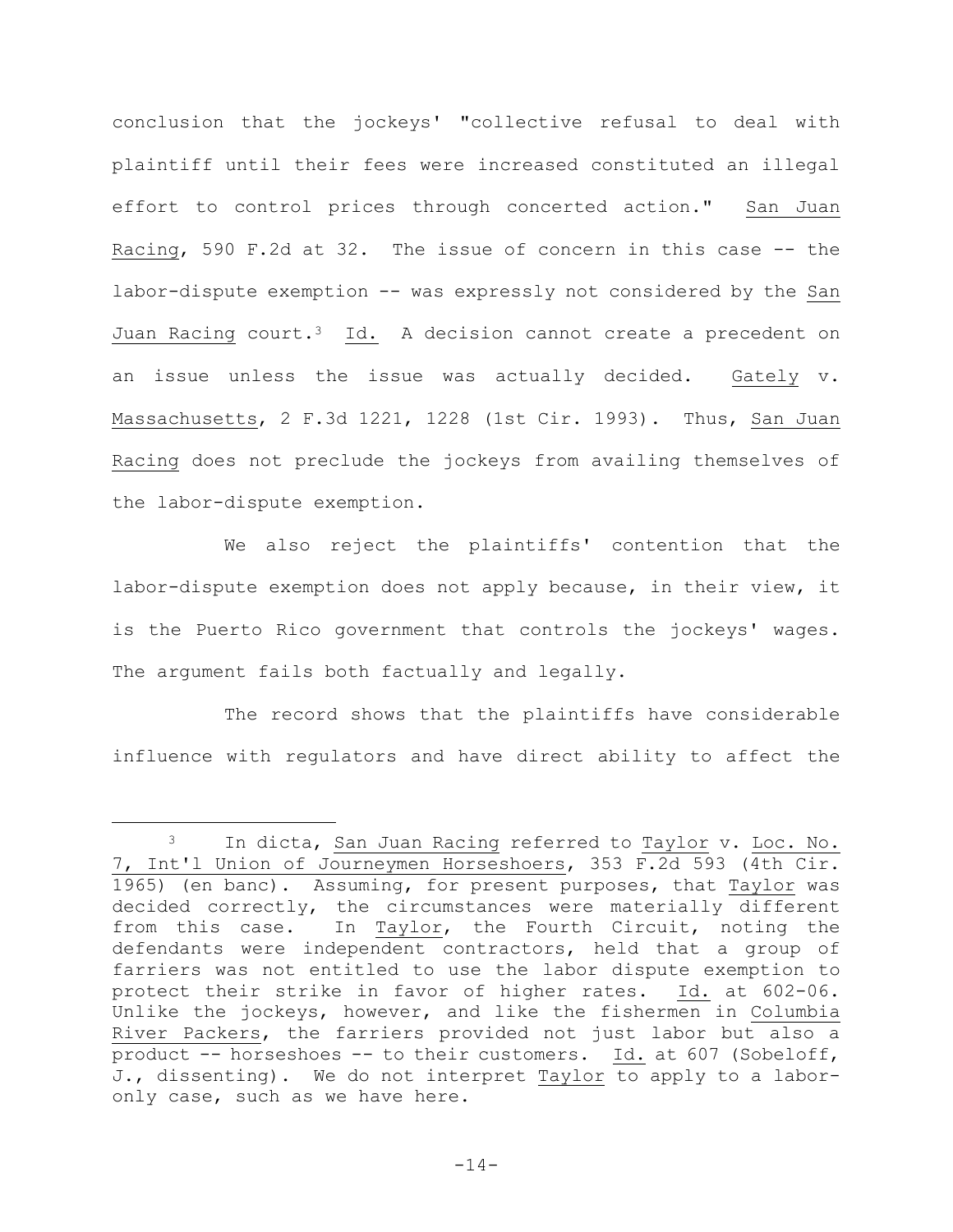jockeys' earnings. The plaintiffs admit that the horse owners could have paid the jockeys at least some of the money they sought, e.g., payment for exercising horses, without permission from racing regulators. The record also shows that, in 1989, the regulators set the jockeys' payment under the influence of both the jockeys and the owners. As the plaintiffs conceded at oral argument, the owners still can influence the jockeys' pay, but they never offered to ask the regulators to raise rates. Further, the plaintiffs agreed in 2007 to increase the jockeys' compensation by giving the jockeys a share of the revenue from simulcast races. Taken together, the evidence establishes that the plaintiffs have power to influence -- and in some cases to adjust unilaterally - the jockeys' compensation.

The law also provides the plaintiffs with no support. Contrary to the plaintiffs' arguments, their dispute with the defendants is a labor dispute because it centers on the compensation they pay the jockeys for their labor. The labordispute exemption applies in regulated industries. See, e.g., Pittsburgh & Lake Erie R.R. Co. v. Ry. Lab Executives' Ass'n, 491 U.S. 490, 514 (1989). At oral argument, the plaintiffs also suggested that the defendants' work stoppage was an illegal secondary boycott. They did not plead that claim in their complaint, raise it before the district court, or argue it in their briefs. It is thus triply waived. See Sparkle Hill, Inc. v.

-15-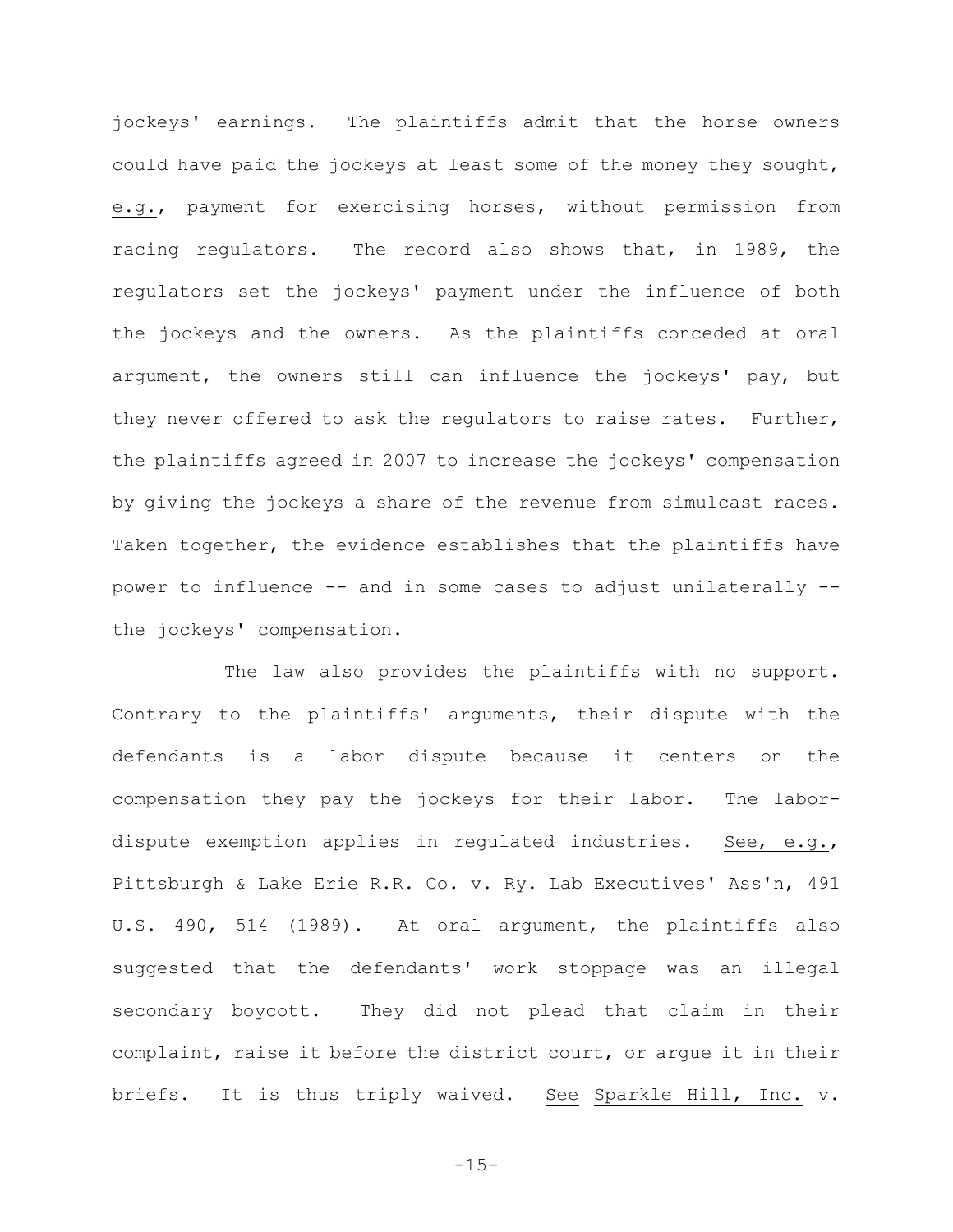Interstate Mat Corp., 788 F.3d 25, 29-30 (1st Cir. 2015). Nor, even had the plaintiffs preserved it, would that argument have merit. The National Labor Relations Act prohibits "secondary boycotts" -- using a strike to influence the labor policies of a person other than the laborers' direct employer -- as an unfair trade practice. 29 U.S.C. § 158(b)(4)(i)(B); see Loc. Union No. 25, A/W Int'l Bhd. of Teamsters v. NLRB, 831 F.2d 1149, 1152 (1st Cir. 1987) (citing Nat'l Woodwork Mfrs.' Ass'n v. NLRB, 386 U.S. 612, 632 (1976)). If a labor group boycotts to obtain a concession that its "immediate employer is not in a position to award," it violates that prohibition. Id. at 1153 (quoting NLRB v. Enter. Ass'n of Steam, Hot Water, etc. Pipefitters, 429 U.S. 507, 525-26 (1977)). But that is not the case here. The defendants here sought to change the rates the plaintiffs paid them. The owners could have approved some increases themselves and could have influenced regulators to approve other fee increases across the industry. So the secondary boycott argument fails as well.

The plaintiffs also appear to advert to a line of cases holding unlawful private restraints of trade intended to influence government action. Yet they fare no better with that argument. Even if the jockeys ultimately sought to influence a political body through their work stoppage, their political activism would make no difference. As long as an employee-employer relationship -- broadly understood -- is at the core of the controversy, as

 $-16-$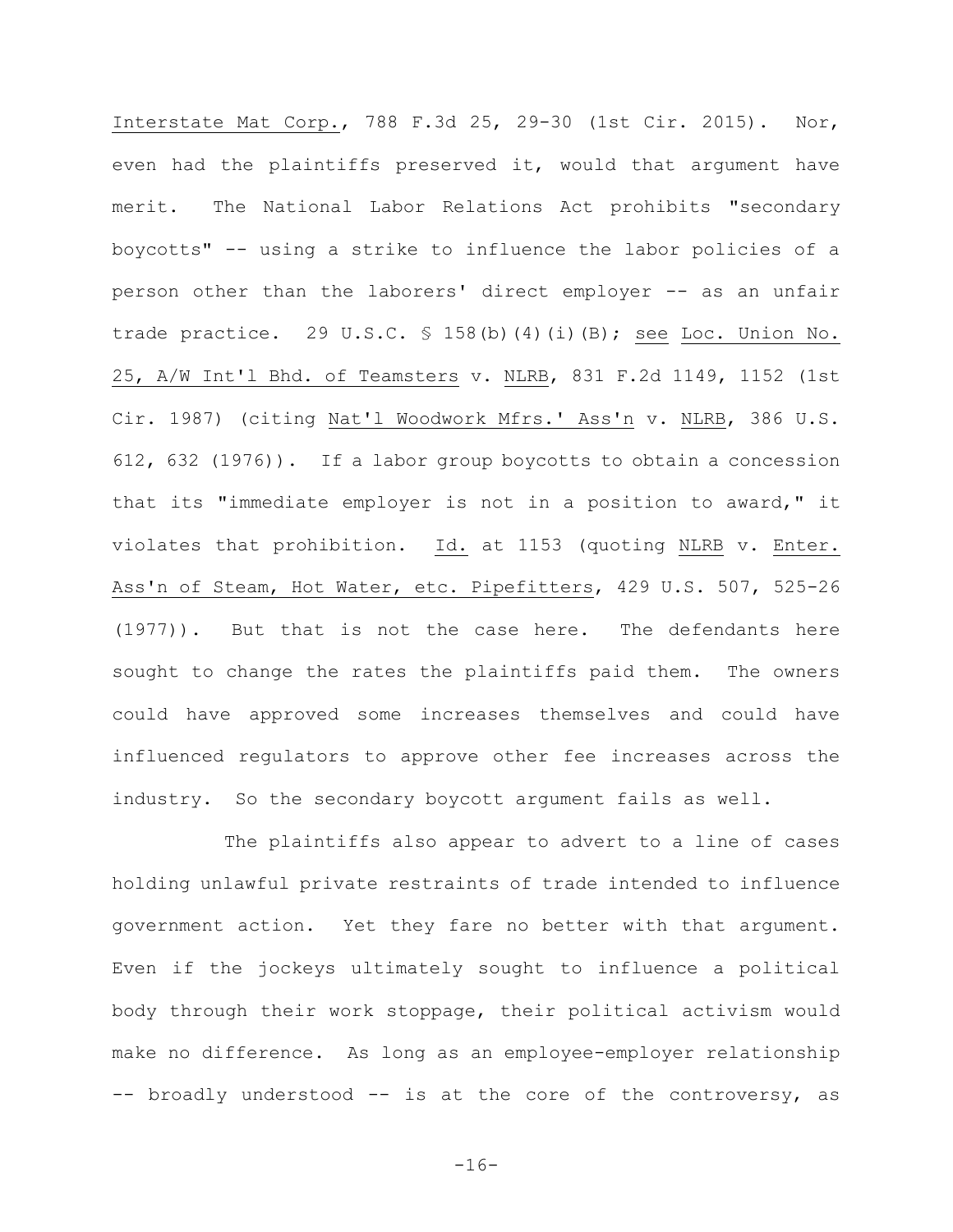here, then any political motivations for a work stoppage would not take a dispute out of the labor exemption. See Jacksonville Bulk Terminals, 457 U.S. at 711-19.<sup>4</sup>

As the labor-dispute exemption applies, the district court erred in granting the plaintiffs an injunction and summary judgment. The plaintiffs are legally precluded from prevailing on their antitrust claims. See Apex Hosiery, 310 U.S. at 503. On remand, the district court must dismiss the complaint. See Bruns v. Mayhew, 750 F.3d 61, 71–73 (1st Cir. 2014) (explaining that when we hold that the plaintiff has failed to state a claim on which relief can be granted as a matter of law, the appropriate disposition is to remand the case with instructions to dismiss the complaint).

## **III.**

We next turn to the sanctions the district court imposed regarding the conduct of Jinetes's attorneys.

We review an order imposing sanctions for abuse of discretion. In re Ames, 993 F.3d 27, 34 (1st Cir. 2021). A district court abuses its discretion to sanction misconduct when

-17-

<sup>4</sup> None of the Supreme Court's subsequent cases about politically motivated anticompetitive actions alter that rule. See Allied Tube & Conduit Corp. v. Indian Head, Inc., 486 U.S. 492, 499-501 (1988) (curtailing politically motivated boycott rule for sale of goods); FTC v. Superior Ct. Trial Laws. Ass'n, 493 U.S. 411, 425 (1990) (labor exemption not argued); see also Superior Ct. Trial Laws. Ass'n v. FTC, 856 F.2d 226, 230 n.6 (D.C. Cir. 1988).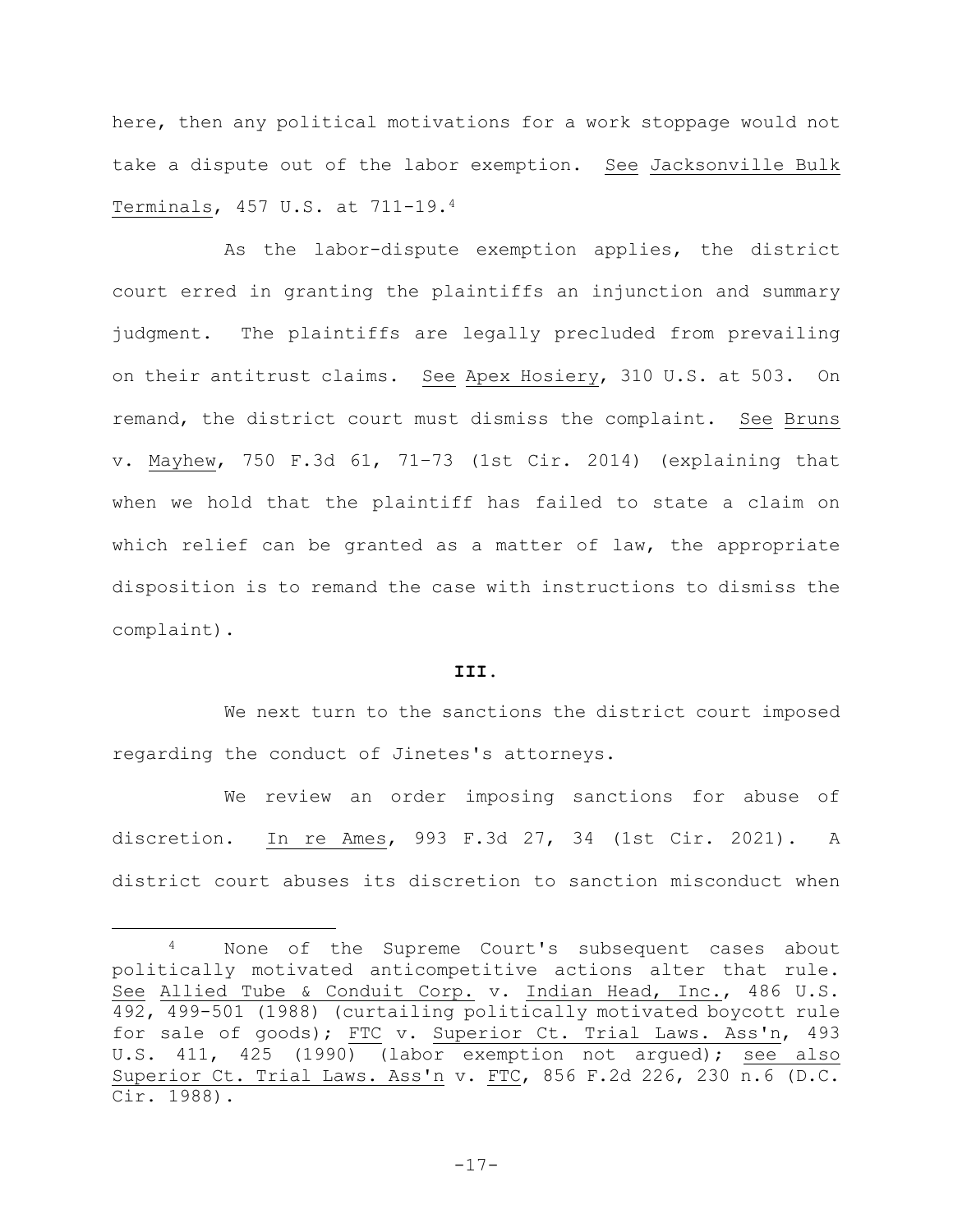it ignores a material factor, relies on an improper factor, or "makes a serious mistake in weighing" the proper factors. Id. (quoting Anderson v. Beatrice Foods Co., 900 F.2d 388, 394 (1st Cir. 1990)).

At 2:44 p.m. on the afternoon before the first day of the preliminary injunction hearing, the district court ordered counsel to meet and attempt to agree on a joint stipulation of facts. It also ordered plaintiffs' counsel to provide notice of the order to defense counsel by phone or email. Opting for email, at 3:15 p.m., plaintiffs' counsel invited defense counsel to a meeting scheduled at 6:00 p.m. at the offices of plaintiffs' counsel. Defense counsel did not attend that meeting.

At the hearing the next morning, the district court sua sponte raised concerns regarding defense counsel's failure to attend the previous evening's meeting. Defense counsel explained that they received insufficient notice, having not checked their email before 7:00 p.m. The district court sanctioned Jinetes's attorneys, requiring payment for one-half hour of plaintiffs' fees for their three attorneys (i.e., \$600). The district court later raised that award to \$2,848.75 without explanation.<sup>5</sup>

-18-

<sup>&</sup>lt;sup>5</sup> The district court, through its oral order at the hearing, appeared to sanction defense counsel and not Jinetes. Its written orders required the Jinetes to pay the attorneys' fees through its attorneys until Jinetes communicated to the court that the association "would be taking care of payment of the sanctions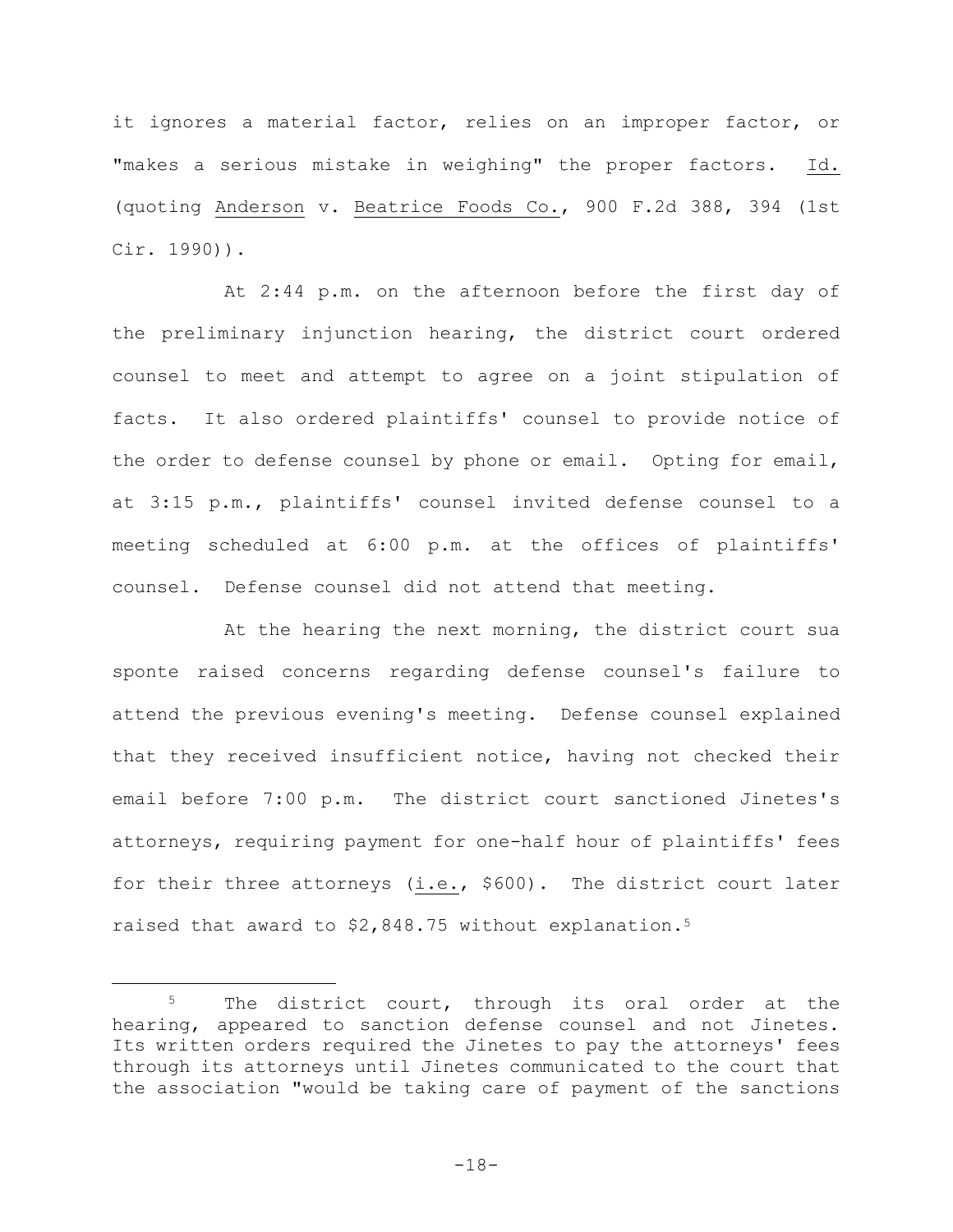The district court failed to explain on what basis it rested its authority to sanction Jinetes or its attorneys. Since there was no relevant filing to bring sanctions under Rule 11(b) into play, see Balerna v. Gilberti, 708 F.3d 319, 323 (1st Cir. 2013), there are only three<sup>6</sup> potential sources of authority to consider: 28 U.S.C. § 1927; the district court's inherent authority to sanction litigation misconduct; and the district court's contempt power. See generally G. Joseph, Sanctions: The Federal Law of Litigation Abuse § 1 (6th ed., Dec. 2021 update). The district court could not, without a bad faith finding in this context, impose a sanction under either § 192, see Jensen v. Phillips Screw Co., 546 F.3d 59, 64 (1st Cir. 2008), or under its inherent power, see In re Charbono, 790 F.3d 80, 87-88 (1st Cir. 2015). Nor could the district have sanctioned Jinetes as a punishment for contempt because it never held contempt proceedings. See Int'l Union, United Mine Workers v. Bagwell, 512

imposed by the Court." Thereafter the district court specifically directed its sanction order be paid by Jinetes.

We note that the district court, some nine months after orally imposing the sanctions, issued a written order stating that it had done so under Fed. R. Civ. P. 37(b). We can find no authority under Rule 37(b) to impose a sanction for the failure by Jinetes's counsel to attend the meeting to discuss stipulations. Our case law is clear that "[s]anctions under Rule 37(b)(2) may not be levied without the issuance, and subsequent violation, of a formal order under Rule 37(a)." In re Williams, 156 F.3d 86, 89 n.1 (1st Cir. 1998) (citing R.W. Int'l Corp. v. Welch Foods, Inc., 937 F.2d 11, 18 (1st Cir. 1991)). No violation of any of the specified orders under Rule 37(a) was implicated by defense counsel's failure to attend the meeting.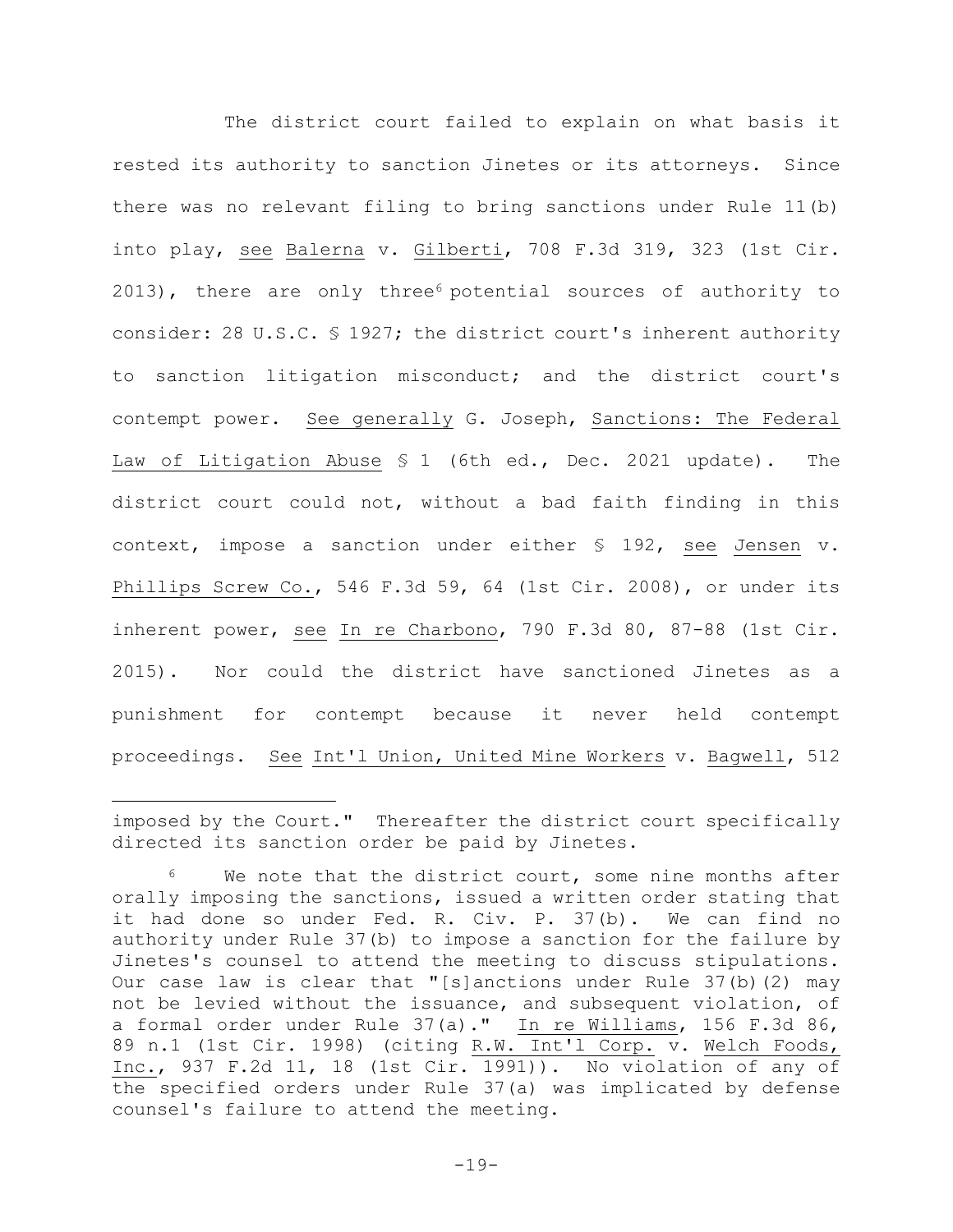U.S. 821, 833 (1994) (citing Cooke v. United States, 267 U.S. 517, 534 (1925)) (describing procedural requirements for civil contempt committed outside the presence of the court).

The record is barren of any findings to support the sanctions other than that defense counsel failed to meet and confer. Without a finding of bad faith or the deployment of contempt proceedings, we cannot sustain the district court's award of attorneys' fees. We thus vacate that sanction.

**IV.**

We need not reach any of the other issues the defendants raise on appeal.

The defendants contend that the district court erred when it effectively ignored their counterclaims in entering judgment. Defense counsel, however, informed us at oral argument that if the defendants prevailed on the labor-dispute exemption issue, they would drop their counterclaims on remand.

Finally, the defendants' challenge to the district court's denial of their motion to reconsider the judgment is moot. The challenge was rooted in the plaintiffs' alleged failure to join indispensable parties: the jockeys' spouses and conjugal partnerships. As no claims against any of those parties survive this appeal, we do not reach the reconsideration issue.

 $-20-$